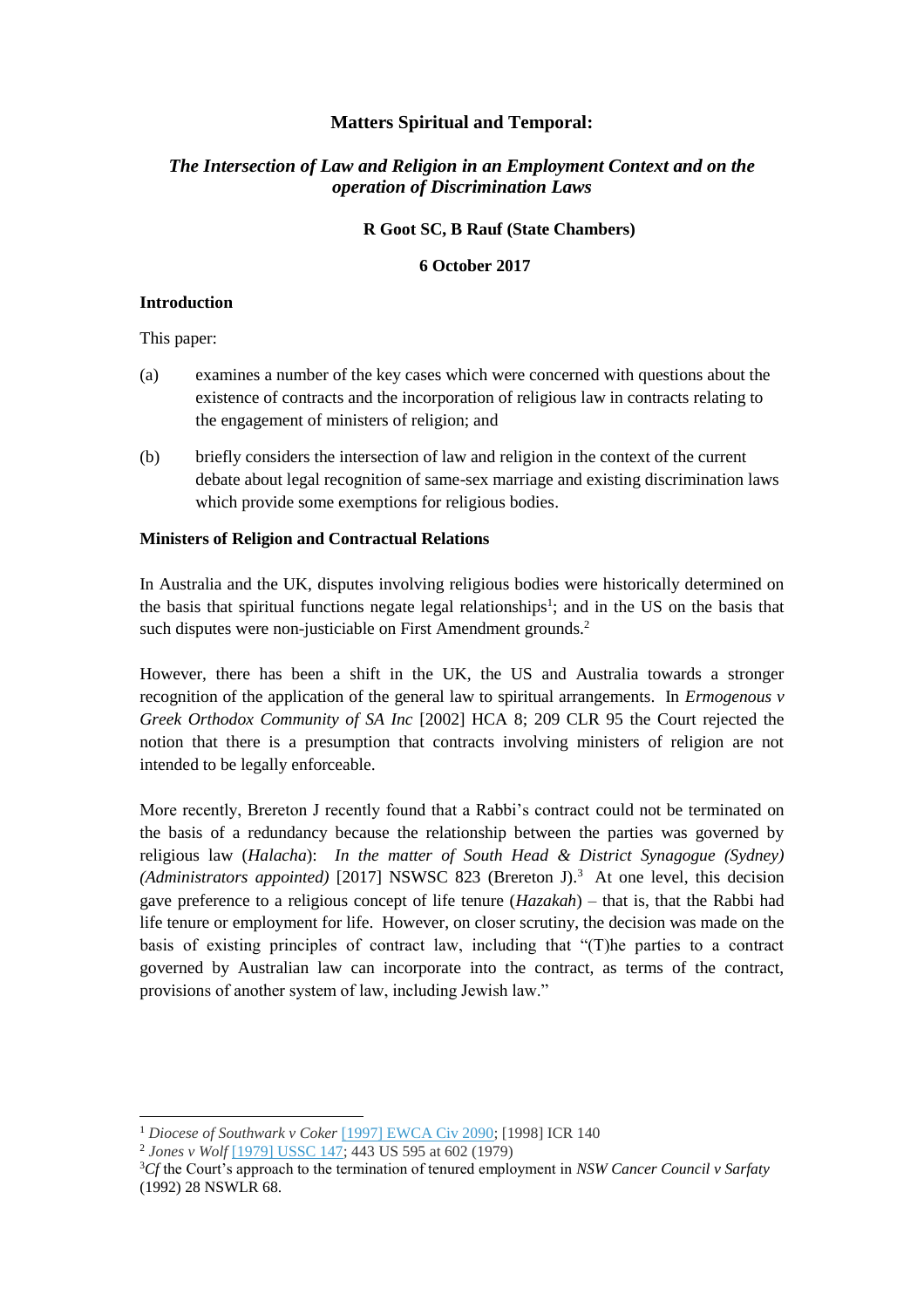# **Whether there is a presumption against an intention to create contractual relations in the engagement of a Minister of Religion?**

A common intention of the parties to create legal relations is a necessary element in the formation of a contract. Absent mutuality of obligation, there can be no contract.<sup>4</sup> The test of intention is objective and its presence or absence depends on the facts of each case.<sup>5</sup> In certain circumstances, for instance in the case of commercial agreements, there is a presumption that the parties intend to be legally bound. However, in other circumstances, such as in relation to social and domestic agreements, there is a rebuttable presumption that such agreements are not binding on the basis that they are not accompanied by any contractual intent.

In respect of Religious Ministers, Wright J of the Industrial Relations Commission of New South Wales in *Knowles v The Anglican Church Property Trust, Diocese Of Bathurst* (1999) 89 IR 47 reviewed various authorities and stated as follows at pp 76-77:

… The authoritative statements of the Court of Appeal in *Scandrett v Dowling* [ (1992) 27 NSWLR 483] are binding on the Commission and clearly indicate that the nature of the relationship between members of the church in New South Wales is that of a ''consensual compact'' the binding nature of which is not contractual but rather spiritual. See, for example, the passages from the judgment of Priestley JA cited above from 554 and 558 of the report; and also the following passages extracted from 513:

''I do not agree with this either. In my opinion the parties to the consensual compact upon which the plaintiffs rely are bound to it by their shared faith, not the availability of the secular sanctions of the judgments, orders or decrees of State courts of law. The belief of Church members is that they are all one in Christ Jesus; an acceptable way of describing the Church, as I understand it, is that it is constituted by this unity.

The consensual compact is thus based on religious, spiritual and mystical ideas, not on common law contract. It has the same effect as a common law contract when matters of church property become involved with the other matters dealt with by the conceptual compact. I do not think the claims made in this case get out of the area of the consensual compact which does not have the legally binding effect here relied upon.''

In then dealing with the question of whether an Anglican minister could bring proceedings for unfair dismissal, and starting on the basis of the above presumption, Wright J found that, in the context of the evidence concerning the relationship, the provisions of the relationship were inconsistent with its being a contract of employment. It was noted that even on the applicant's own evidence, he saw his role of chaplain as being sacramental and spiritual and quite distinct ''… from others working in the helping professions — he stands out as 'God's man''.

A different approach was taken in *Ermogenous v Greek Orthodox Community of SA Inc* [2002] HCA 8; 209 CLR 205 (*Ermogenous*).

 $\overline{\phantom{a}}$ <sup>4</sup> *Australian Woollen Mills v Commonwealth* (1954) 92 CLR 424 at 457

<sup>5</sup> *Toll (FGCT) Pty Ltd v Alphapharm Pty Ltd* (2004) 219 CLR 165 at 178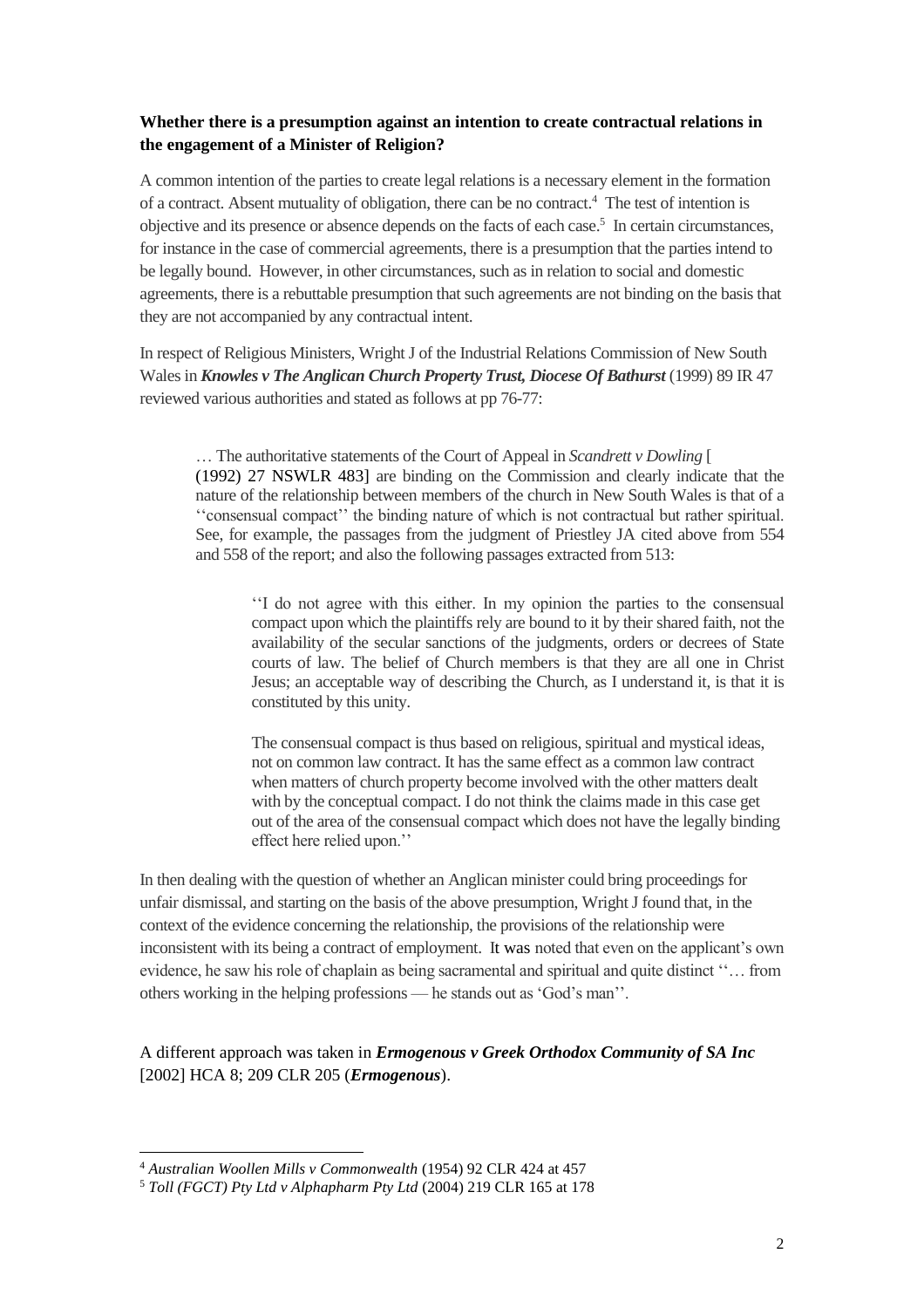# *Ermogenous v Greek Orthodox Community of SA Inc*

In *Ermogenous,* the High Court considered the presumption in the context of a finding by an Industrial Magistrate that a claim by Archbishop Ermogenous against the respondent, for payment of accrued annual leave and long service leave, was *"a claim for a sum due to an employee or former employee form an employer or former employer under…a contract of employment*", pursuant to s8 of the *Industrial Arbitration Act 1912* (SA).

*"Contract of employment*" was defined by s7 of the Act as including "a contract recognised at common law as a contract of employment under which a person is employed for remuneration in an industry."

The Industrial Magistrate had found that the Archbishop was entitled to recover benefits under the Act. The findings of the Industrial Magistrate were confirmed on appeal to a single judge of the Industrial Relations Court of SA and reconfirmed on appeal to a Full Bench of that Court.

However in the third appeal to the Full Court of the Supreme Court of SA, the majority (Doyle CJ and Bleby J) concluded that the magistrate had erred by failing to consider whether the parties had intended to enter into contractual relations. The majority decided that no intention to create legal relations had been proved, so that there was no contract and, so it followed, no contract of employment and the order of the magistrate was set aside.

From that decision special leave was granted by the High Court who upheld the appeal.

## Industrial Magistrate's Findings

As was noted in the joint decision of the High Court (Gaudron, McHugh, Hayne and Callinan JJ), the Industrial Magistrate had made a number of findings including:

- the appellant was for more than twenty years the Archbishop of the autocephalous Greek Orthodox Church (or churches) in Australia;
- before the events which gave rise to the proceedings, Australians professing the Greek Orthodox faith, and following Hellenic cultural values, had combined in associations, often incorporated, which, among other things, acquired land, built churches and recruited consecrated clergy of the Greek Orthodox Church. These associations were referred to as "Communities";
- the clergy were recruited by the Communities "to provide the religious and spiritual dimension which was seen as an integral basic component of Hellenic and Orthodox culture;
- upon appointment, these clergy "were recognised and treated as being employees of [the] [C]ommunity for the duration of their appointments, and were subject to the directions of its officers in their ministrations, subject however to the personal obligations that came with their consecration and the priestly nature of their employment;
- The Communities' functions were not confined to matters religious. They organised the cultural, social and sporting lives of their members and people were allowed to continue to participate in Hellenic social and cultural activities whether or not they were religiously observant;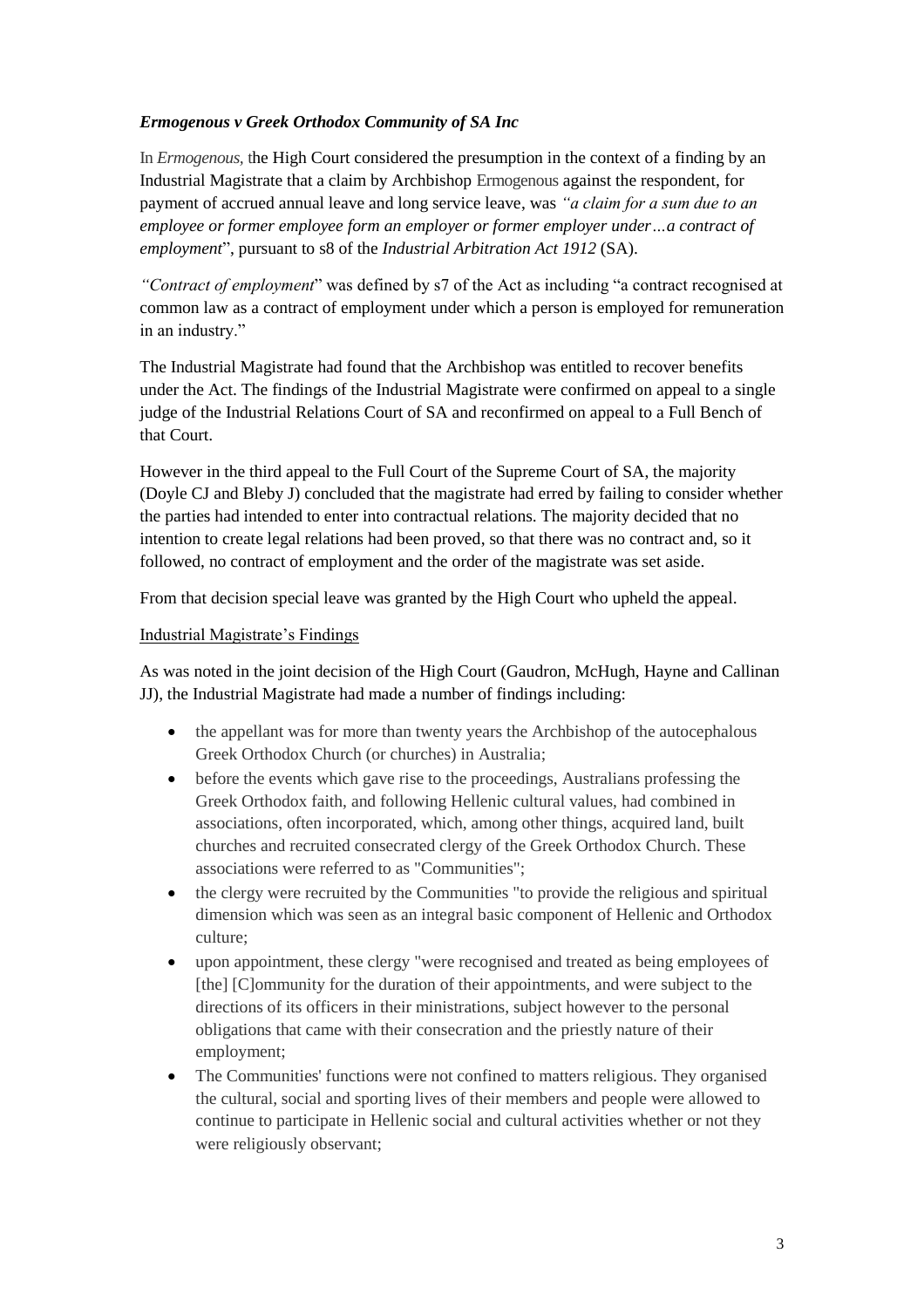- The appellant came to Adelaide in March 1970. He met members of the respondent being in effect the committee of management of the SA Community. The appellant gave evidence that he was told by two of the committee members of the respondent that he "would be paid similarly to the priest and ... [would] be one of [the respondent's] employees"
- "there was an agreement reached at this meeting which covered the functions of the archbishop and the terms of his engagement for the time being";
- the arrangements made at the meeting in Adelaide constituted "a complete and binding agreement ... between the [appellant] and the [respondent] which was to subsist at least until other and more formal arrangements had been made with the other communities and agreed by the principal parties";
- the agreement "was to remain in force until it was legally and consensually replaced by something different"; and
- During the ensuing period of more than 23 years, the respondent paid the appellant the stipend or salary that had been agreed in Adelaide, subject to some occasional increases, until he resigned with effect in December 1993. Throughout this period the respondent deducted PAYE amounts for tax from the amounts it paid the appellant, and it sent the amounts deducted to the Australian Taxation Office. It issued group certificates to the appellant describing him as the employee and itself as the employer. It recorded the payments it made in its own books of account in a ledger called "Salary and House Maintenance for Archbishop etc" as being for "wagesmaintenance".

In concluding that the appellant had been employed by the respondent under a contract of employment, the Industrial Magistrate:

- rejected the respondent's contention that there could be no binding agreement for employment of a minister of religion;
- found that the respondent reserved the right to control the way in which the appellant went about his duties - that the respondent's officers insisted that the appellant: "should adhere to their will and preference in the running of the affairs of the church, whether the issues related to mundane matters of organisation, property and finance, or to the designated reserved area of 'spiritual' matters such as the consecration of priests, the exercise of discipline over the clergy of the church or the calling and conduct of a synod. Those officers clearly reserved to themselves the right of final arbitration over issues as to what matters lay within the [appellant's] jurisdiction of spiritual affairs, and appear to have left very little indeed to the [appellant]. All questions of the basic organisation of the church were theirs to decide, and they appear to have intervened strongly to resist any initiative which the [appellant] himself thought of taking in, for example, the resolution of the fundamental differences with the Ecumenical Patriarch;
- found that the appellant was recruited to join an existing organisation in the evolution of which he was allowed no say and in which he was required to play his role and discharge his duties; and
- found that he was a part of the organisation of the respondent.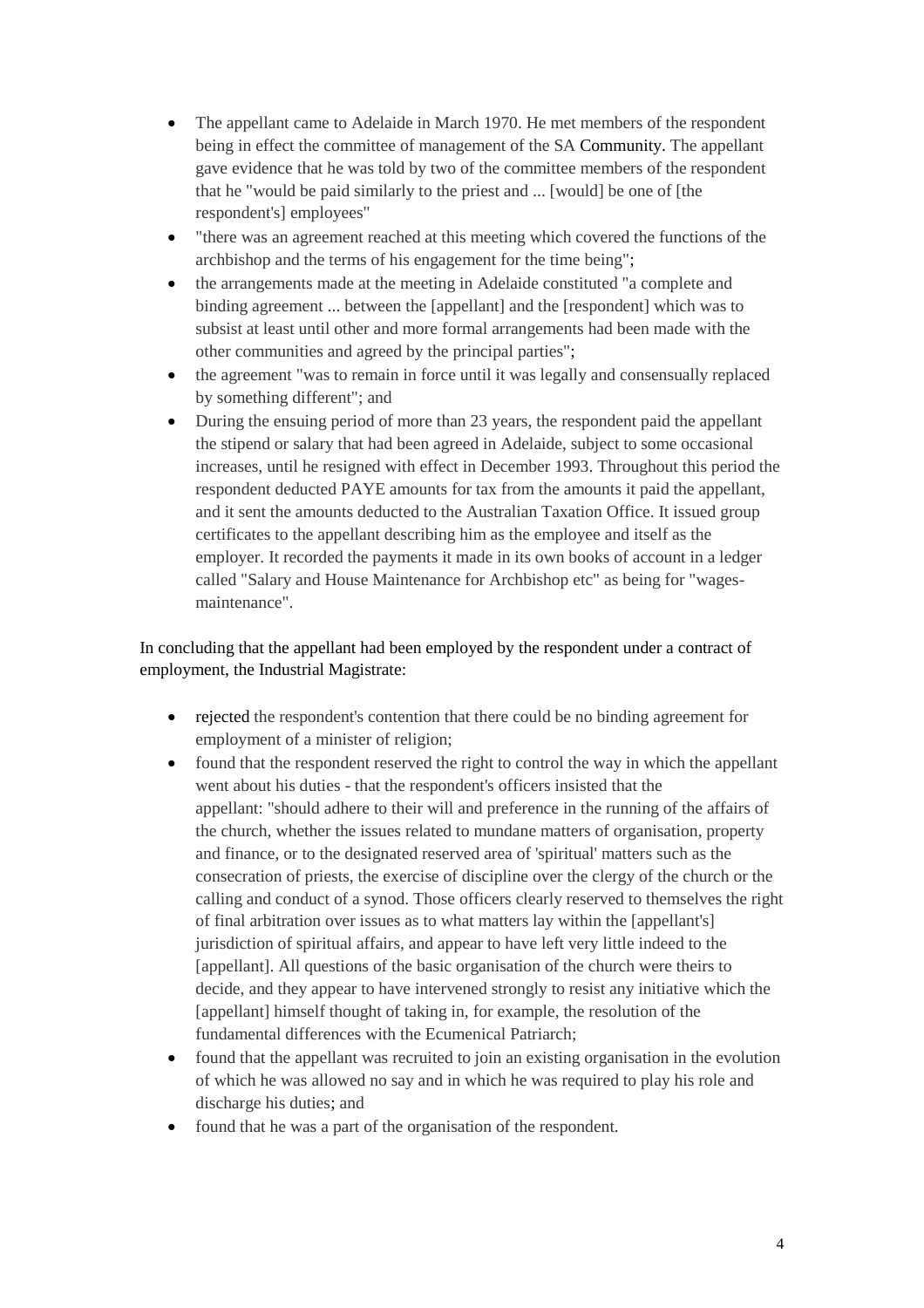#### The Respondent's Challenge

The respondent had argued at first instance, in absolute terms, that "a minister of religion any religion - can not in law be considered an employee of any other person or legal entity".

Kirby J [at [55] described the proposition thus:

"The suggestion that a priest, pastor, rabbi, mullah or minister of religion ("minister of religion"), including an archbishop, is by virtue of that status incapable of forming an employment contract with his or her church or religious organisation is but another way of saying that any arrangements made for sustenance and similar benefits with such a person are not ones that the law treats as justiciable. Or that such arrangements are not ones that, of their nature, the parties are taken to have intended would give rise to obligations that may be enforced in a court of law."

The respondent's argument had been rejected by the Industrial Magistrate and by two appeal courts, but the majority in the Supreme Court concluded that an intention to enter a contractual relationship about the remuneration and maintenance and support of a minister of religion is not to be presumed, relying on a number of decisions in the UK, the US and a decision of the Industrial Relations Commission of NSW.

The majority in the High Court noted at [24] that:

It is of the essence of contract, regarded as a class of obligations, that there is a voluntary assumption of a legally enforceable duty. To be a legally enforceable duty there must, of course, be identifiable parties to the arrangement, the terms of the arrangement must be certain, and, unless recorded as a deed, there must generally be real consideration for the agreement. Yet "[t]he circumstances may show that [the parties] did not intend, or cannot be regarded as having intended, to subject their agreement to the adjudication of the courts.

Inquiry about this last aspect may take account of the subject-matter of the agreement, the status of the parties to it, their relationship to one another, and other surrounding circumstances, and that not only is there obvious difficulty in formulating rules intended to prescribe the kinds of cases in which an intention to create contractual relations should, or should not, be found to exist, it would be wrong to do so.

At [25] the majority said:

Because the search for the "intention to create contractual relations" requires an objective assessment of the state of affairs between the parties as distinct from the identification of any uncommunicated subjective reservation or intention that either may harbour) the circumstances which might properly be taken into account in deciding whether there was the relevant intention are so varied as to preclude the formation of any prescriptive rules. Although the word "intention" is used in this context, it is used in the same sense as it is used in other contractual contexts. It describes what it is that would objectively be conveyed by what was said or done, having regard to the circumstances in which those statements and actions happened. It is not a search for the uncommunicated subjective motives or intentions of the parties.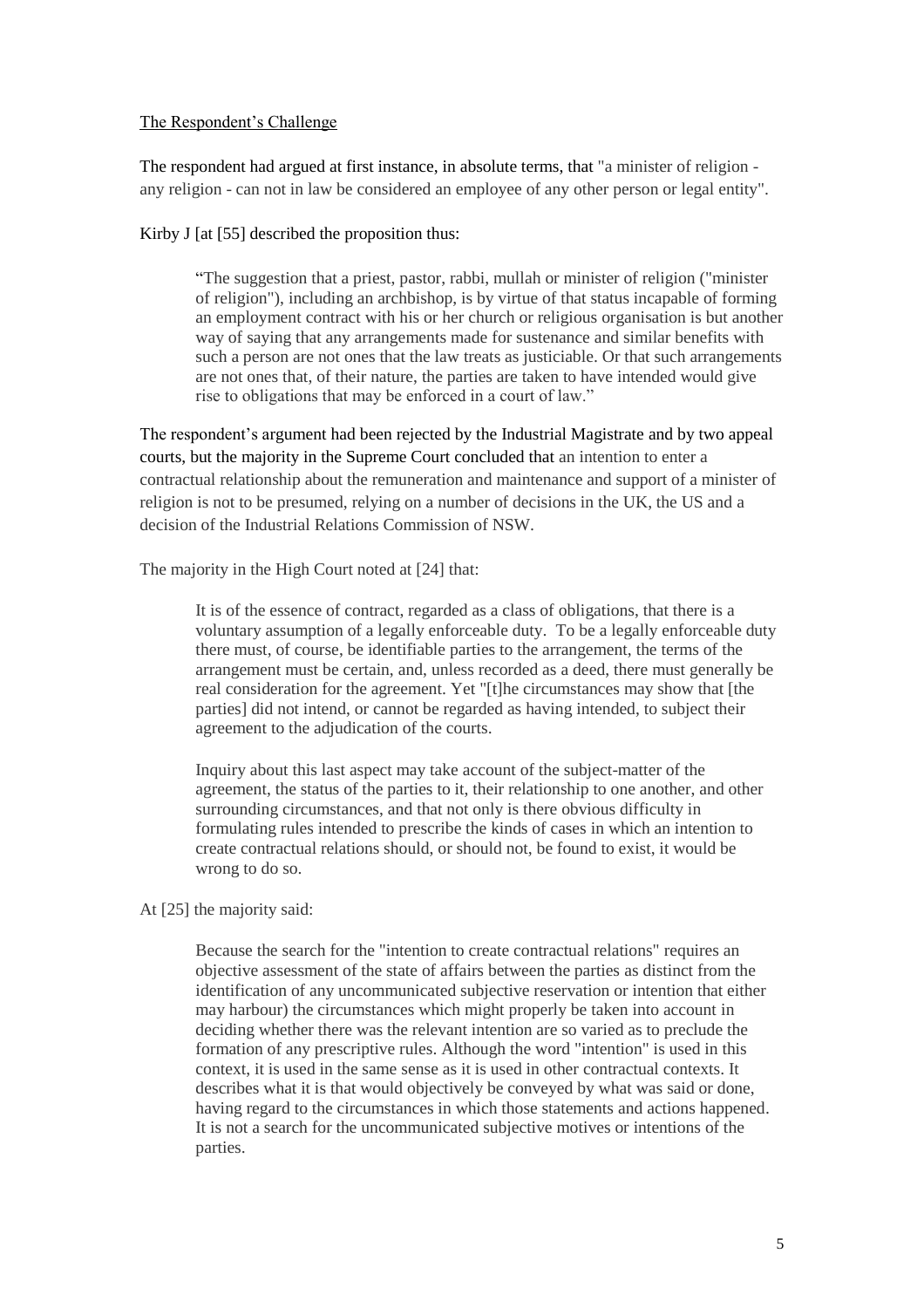## The Earlier Cases

With that background, the majority at  $[29] - [35]$  and Kirby then considered some of the cases said to support the proposition that an intention to create legal relations about remuneration of a minister of religion is not to be presumed. Some of those cases were distinguished by the majority on a number of bases, including:

- the source of the authority over the Minister in the English cases, came not from some contractual relationship, but from the fact that the particular Minister held an *office* subject to the laws of the Church in which that office was held;
- assistant ministers in the Church of Scotland and the United Free Church of Scotland, held an office the duties of which were defined by the laws of the Church rather than a contract with an employer;
- there being a real question about who the employer would be, if there was a contract of employment, having regard to: statutory provisions for example in the Methodist church; the difficulties attendant on suing unincorporated associations; the absence of a juridical person able to sue or be sued; the absence of a contracting party to the suit; or the person with legal responsibility for appointment and termination of appointment, could not be regarded as the employer because the relevant relationship was governed by the law of the established church, which is part of the public law of England, and not by a negotiated, contractual arrangement.

Kirby J (at  $[58] - [65]$ ) based his analysis of the UK cases on the historical position of the Church of England and the Church of Scotland and the holding of an ecclesiastical office by Ministers and the trend with later claims of ministers of religion associated with nonestablished denominations and beliefs being seen in a similar light. He contrasted the position in the New South Wales colony, where the Church of England may have been, and for some decades afterwards may have remained, an established church, but noted that subsequently it was accepted in the Australian colonies that the legal status of the church rested on nothing more than the "voluntary consensual compact" between its members.

Kirby J at [66-67] highlighted what he described as a dichotomy:

If one starts with the proposition that a religious vocation being in law an "office" created by the public law and in its essential character is only a "spiritual" one, it is comparatively simple to arrive at a different result than if one accepts the postulates that have developed in Australian law because of the different history of churches and other religious organisations in this country. Courts here, as elsewhere, will be hesitant to enforce purely spiritual and theological rules. But they will not hesitate to enforce, as arrangements intended to have contractual or other binding force, rules of a proprietorial character concerned with proprietoral rights.

Within this dichotomy, a proved agreement with a body such as the respondent to provide for the necessities of life of a minister of religion, or even of an archbishop, is an arrangement of the second kind. It is not one which, of its character, Australian law will refuse to enforce because the law presumes a lack of intention to enter legal relations or classifies the resulting dispute as non-justiciable. To the extent that English decisions, starting from a different history and legal foundation and taking a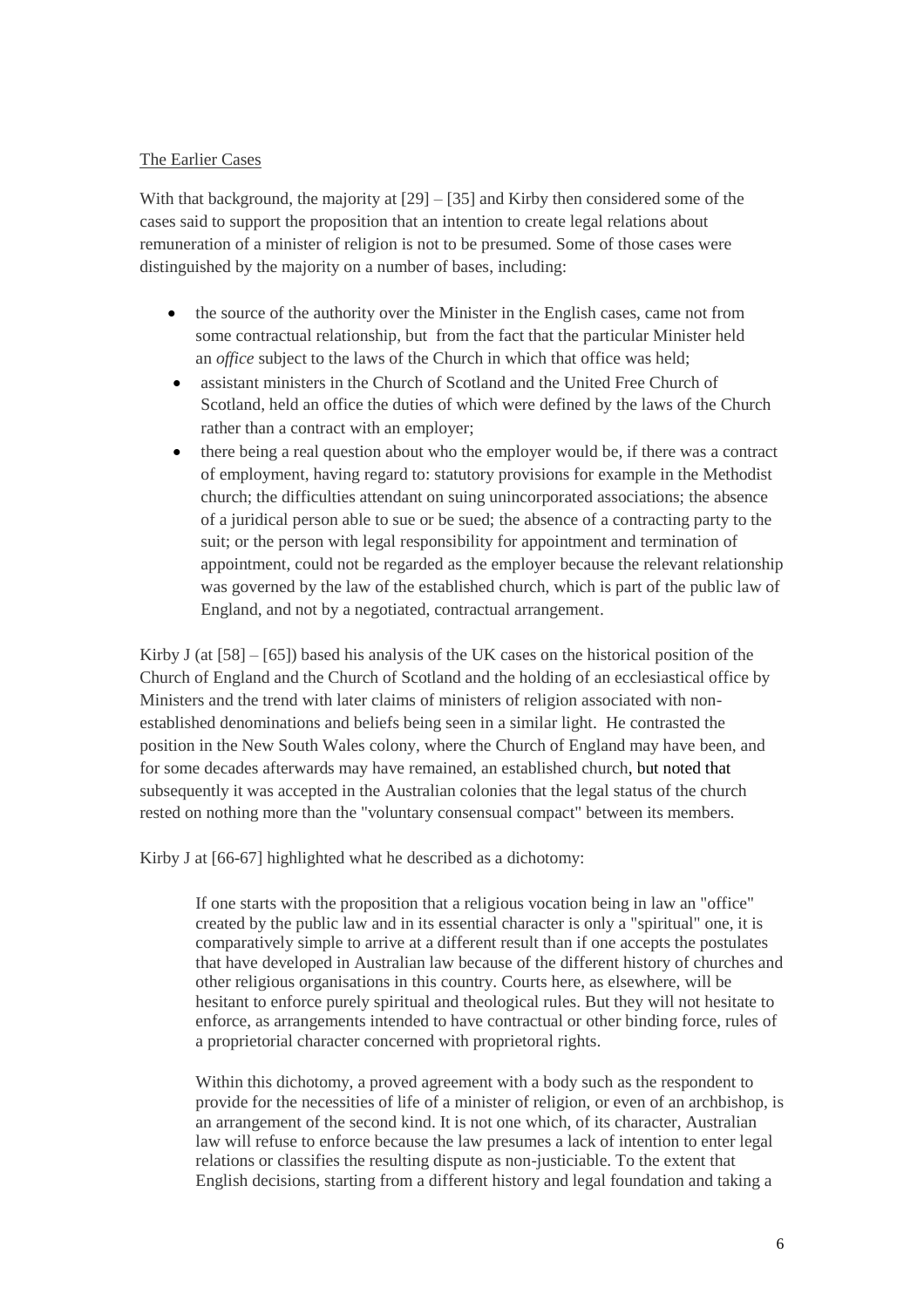different approach, reach a different conclusion, they do not express the common law of Australia.

# Kirby J at [68]- [73] distinguished the US cases on First Amendment grounds although he noted that:

The law in the United States on these questions, having started from a broad principle of non-enforcement, similar to that reflected in decisions of the English courts, is now moving towards a position not unlike that which I take to be the common law of Australia. Courts will seek to avoid entanglements in what are substantially issues of religious doctrine where there is no applicable legal norm or specific judicial competence. But courts will reject the notion that religious organisations, as such, are somehow above secular law and exempt from its rules.

## Spiritual not contractual

The joint reasons at [36] – [38] dealt with the statements, found in several cases, that the relationship between a minister of religion and a church is pre-eminently or even entirely spiritual, not contractual. While the majority accepted that the relationship, "at its root, is concerned with matters spiritual" and that "the minister's conduct as minister will at least be informed, if not wholly governed, by consideration of matters spiritual", it did not follow "that it is impossible that the relationship between the minister and the body or group which seeks or receives that ministry will be governed by a contract..."

They pointed out that "it has been recognised that there *are* aspects of that relationship which may give rise to legally enforceable rights and duties", or where the "essentially spiritual" character of the relationship may take on a different character when one of the parties to the arrangement (the putative employer) is not itself a spiritual body but is, as Staughton LJ said in *Coker*, "a school, or a duke, or an airport authority" or, we would add, an incorporated body having the characteristics of the present respondent.

# (Our emphasis.)

Kirby J at [74] said there was

"…no presumption that contracts between religious or associated bodies and ministers of religion, of their nature, are not intended to be legally enforceable. At least where the contracts concern proprietary and economic entitlements, of the kind which in this case Archbishop Ermogenous sought to enforce (and certainly where they are not intertwined with questions of religious doctrine that a court would not feel competent to resolve according to legal norms) there is no inhibition either of a legal or discretionary character that would prevent enforcement of such claims when they are otherwise proved to give rise to legal rights and duties."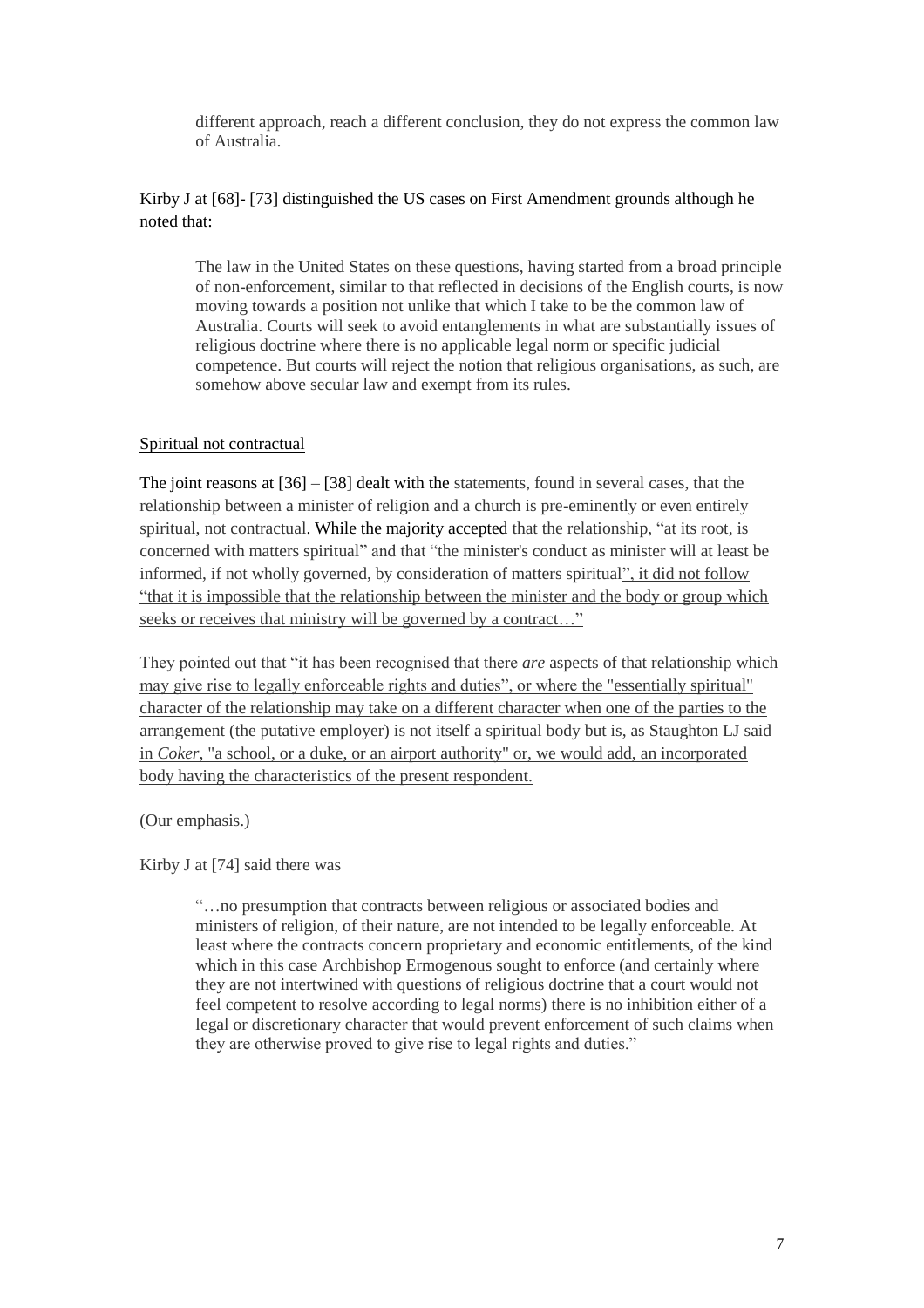# *Redeemer Baptist School Ltd v Glossop & Ors*

A similar issue as to intention to create a contractual relationship, arose in *Redeemer Baptist School Ltd v Glossop & Ors*[2006] NSWSC 1201, where the plaintiff sued for defamation, but having regard to section 8A of the Defamation Act 1974, it could only maintain a cause of action under an exemption in 8A(3)(a) if as a corporation *"it employs fewer that 10 persons at the time of the publication of the matter".* 

Nicholas J determined the s8A issue by separate trial, finding that:

- Absent qualification, the meaning of the word "persons" in sub-para (a) includes individuals who are employees and those who are not. There is no justification for confining its meaning to individuals under a contract of employment with the corporation (at [21]);
- The use of the word "persons" indicates that it was not intended that "employs" be understood in an industrial sense referable to a relationship of master and servant under a contract of service. In my opinion, in the context of sub-para (a), the proper construction of "employs" is that it means "to use the services of (a person)" or "to make use of (a person)" (at [22]); and
- It follows, in my opinion, that the nature of the arrangement or understanding under which a person provides services, and whether or not the arrangement or understanding is legally enforceable, and whether or not the person is paid for the services or is a volunteer, are irrelevant considerations. The only relevant issue is whether or not, as a matter of fact, the number of persons whose services the corporation used in its business at the time of publication is fewer than 10 (at [23]).

It was however necessary for the Court to determine an alternative submission of the plaintiff, namely that *"its staff were volunteers who were ordained members of the Ministry Order of the Redeemer Baptist Church and were not employed by it under contracts of employment. It argued that, as its staff members were not employees, it was a corporation within subs (3)(a) and hence entitled to maintain its claims in each set of proceedings"*.

In this respect the Court had to consider some of the same principles as in *Ermogenous*, but unlike that case the parties in Redeemer were the plaintiff who was the putative employer asserting no intention by it or its teachers to create legal relationships and a the defendant who was a stranger to the arrangements. Unsurprisingly the facts were very different to those in *Ermogenous*, and that accounted for the different result on the question of intention to create legal relations.

Nicholas J after canvassing the facts and the relevant principles, including the statement of the majority in *Ermogenous* at [25], concluded (at [85] – [89]):

In my opinion the evidence of the witnesses, which was undisputed, provides ample support for the finding, which I make, that each had the same relationship with the plaintiff for working at the school, which was also the same for all other teachers.

In my opinion, when considered from the viewpoint of the teachers, the evidence negates the conclusion that they intended that their arrangements with the plaintiff would place them under a legal obligation to provide services to the school. Rather, it demonstrates that their underlying arrangement with the plaintiff was with and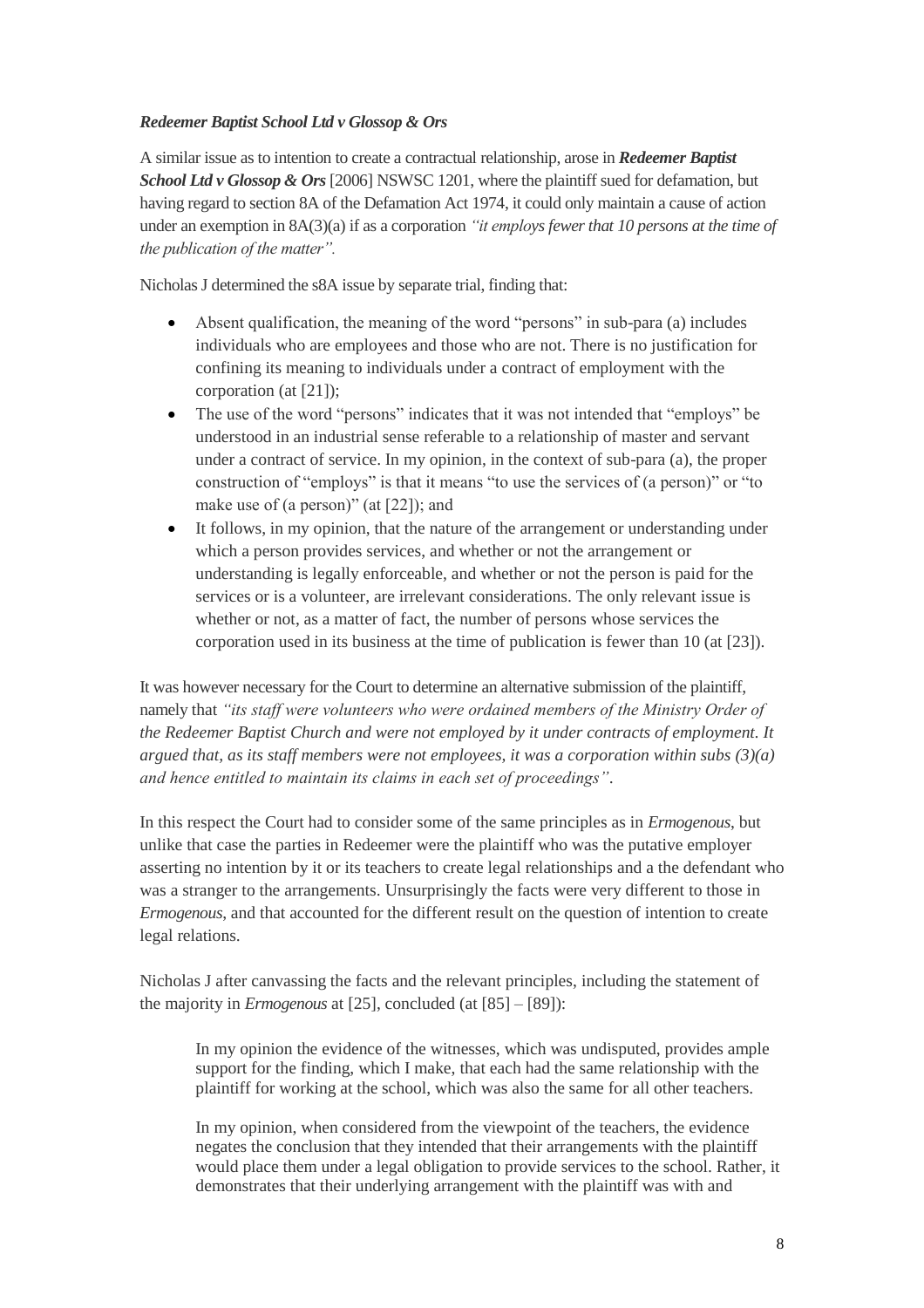through the Church, and that their intention was to effect a calling to serve God in accordance with the Ministry Order. Put another way, I find that their service to the school was provided in fulfilment of the intention to serve a ministry of the Church. I generally accept the plaintiff's submissions on this issue.

There was no evidence that any member provided services to the plaintiff pursuant to any arrangement other than the Ministry Order, or that any member contemplated the creation of legal relations with the plaintiff under some different arrangement. For example there was no evidence of any communication between the plaintiff and a teacher on subjects which would be ordinarily regarded as requiring agreement such as duties, hours, wages, or leave. In fact, no payments for wages, salaries, or leave were paid by the plaintiff.

The Ministry Order describes itself as a religious order under the direction and supervision of the Church, which has as its goal the support of ministries operated by the Church and its associated organisations. It records that the primary activity of all members is the practice, study, teaching, and propagation of religious beliefs. Members renounce in principle any possession of property, and are willing to make any self-sacrifice to uphold the goals of the Order, even if this results in loss of material well being of the member. It demonstrates the consensual basis upon which members have combined to serve the Church, and it was common ground that it has no contractual effect.

The evidence was that stipends were paid at the discretion of the elders according to the needs of the member and the Church's capacity to pay. Accordingly, any obligation to pay was illusory in that it was unenforceable… Stipends were not calculated with regard to time spent working for the school or other ministries, or to the value of services provided. In my opinion, the evidence makes it very clear that the work of the teachers was not done in consideration of, or in return for, or in order to earn, a stipend.

His Honour found at [95] that taken overall, the circumstances show that the plaintiff and the teachers did not intend, and cannot be regarded as having intended, that their relationship would be legally enforceable. That common intention must be respected. It follows that their relationship was not contractual and did not give rise to legal rights and obligations.

It followed that if subsection (3)(a) referred only to employees under contracts of employment, it operated to enable the plaintiff to assert or enforce its causes of action.

However, given his Honour had already held that subs3(a) was not so limited, the plaintiff's success on the alternative case did not affect the outcome of these proceedings which were dismissed.

#### **Whether elements of religious law can be implied into a contract of employment?**

In *Gutnick v Bondi Mizrachi Synagogue* [2009] NSWSC 257, the plaintiff Rabbi sought an injunction in the Supreme Court of NSW to prevent the termination of his employment by the Synagogue, on the grounds of redundancy, on the basis that there was an express or implied term in his contract of employment that he had *hazaka* or life tenure. If so, that meant that his employment could only be terminated by consent (and payment for life), or pursuant to a determination in accordance with Jewish law, by a properly constituted *Din Torah* or religious court. The plaintiff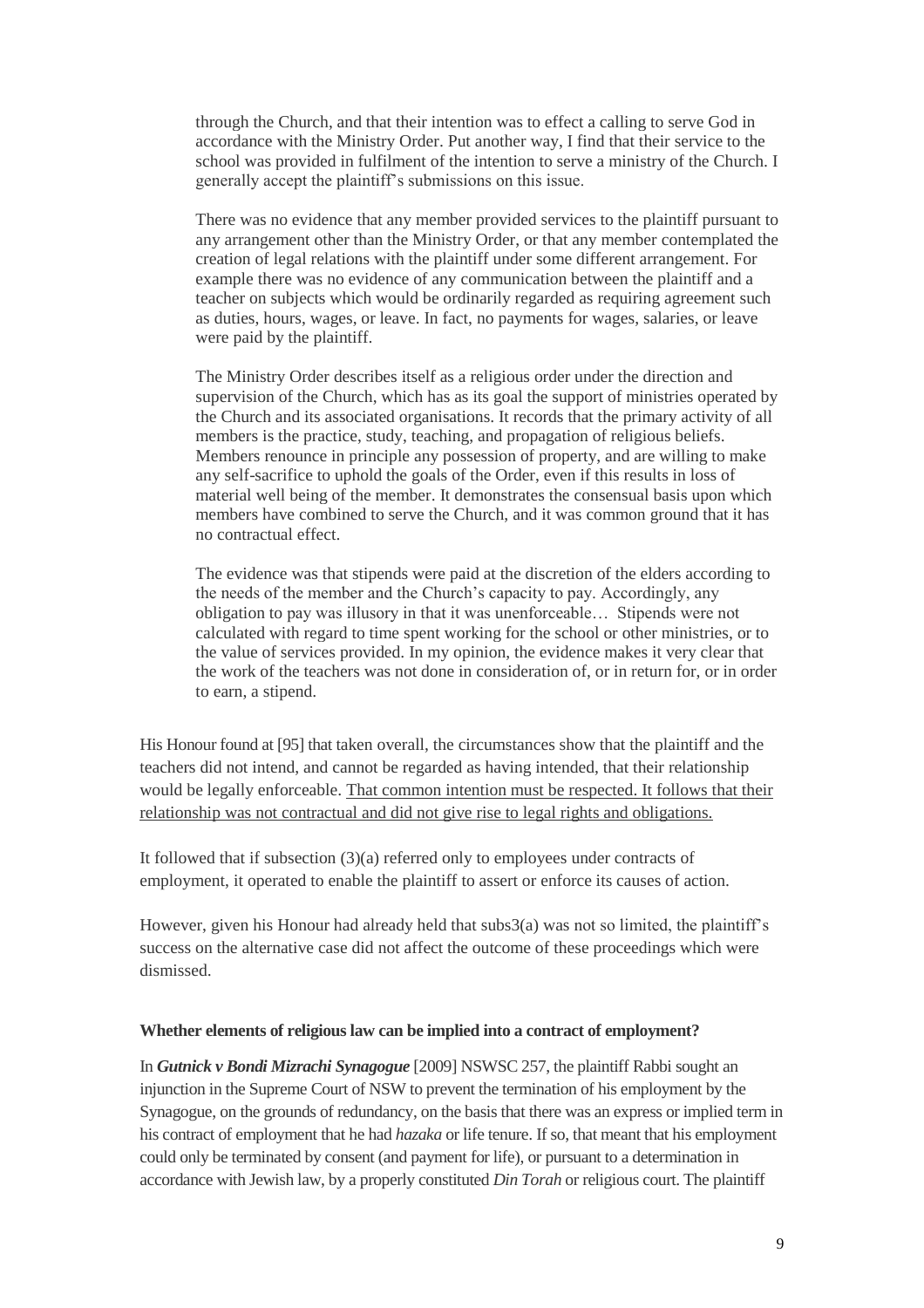argued that, if he had *hazaka,* termination of his employment could only be justified if there has been a fundamental failure to perform his duties and not for redundancy.

The plaintiff also contended that the contract contained an arbitration clause whereby disputes could be submitted to a tribunal specially constituted under Jewish law by a nomination process (*zabla*) where each party appoints one member of the tribunal and those two members appoint the third member.

The defendant denied that the plaintiff had *hazaka* or that the contract contained the arbitration clause.

Whilst the plaintiff's written contract made in 1987 for a term or 3 years contained a clause expressly excluding *hazaka* in respect of the plaintiff's tenure, the plaintiff alleged an oral agreement made in 1990 renewing the contract with *hazaka.* The evidence of such an agreement was inconclusive.

The plaintiff also alleged that in 1994 or 1995 a memorandum was prepared reflecting the 1990 decision to give the plaintiff *hazaka*, but as the Court noted, that memorandum was not signed and a contract did not appear to have been made in accordance with the Articles of Association of the defendant. The plaintiff continued to serve as Rabbi up to the time of the proceedings.

The plaintiff's evidence which in that respect was not contradicted, included a statement that his Honour regarded the plaintiff as qualified to make, viz: "*In accordance with Halachah ... a rabbi's continued employment in the absence of a contract that is specifically expressed to be for a fixed term and without any specific and express exclusion of Hazaka contained in such a contract is sufficient to constitute a creation of a Hazaka.*"

After discussing the factual background, White J said (at [24]):

I think there are substantial obstacles in the way of a conclusion that it was an express term of a contract adopted in accordance with the articles of the company that the plaintiff should have hazaka. No such contract was ever submitted for the approval of members in accordance with article 87 of the original articles. Nor does there appear to have been any formal resolution of the Board as to the terms of such an agreement. However, there is a serious question to be tried that after the expiry of the 1987 contract the employment of the plaintiff as rabbi continued without there being an express exclusion of hazaka as was provided for in the 1987 agreement. There is a serious question to be tried that hazaka applies unless it has been expressly excluded.

His Honour held that there is a serious question to be tried that there was an implied term of the contract between the parties that the plaintiff is entitled to hazaka. His Honour also noted (at [27] –[28]) that:

- The question would also arise at a final hearing whether the plaintiff's insistence from 2004, if not earlier, that he have hazaka would entitle him to the benefit of hazaka in the absence of his position being rejected by the Board, and notwithstanding the fact that the contract incorporating hazaka was not submitted to members for their approval.
- the insistence of the plaintiff that he have hazaka from 2004 and the acquiescence or at least the failure of the Board to reject that assertion raises substantial questions as to whether the plaintiff may be entitled to the benefits of hazaka, even if it was not an implied term of his contract prior to 1997.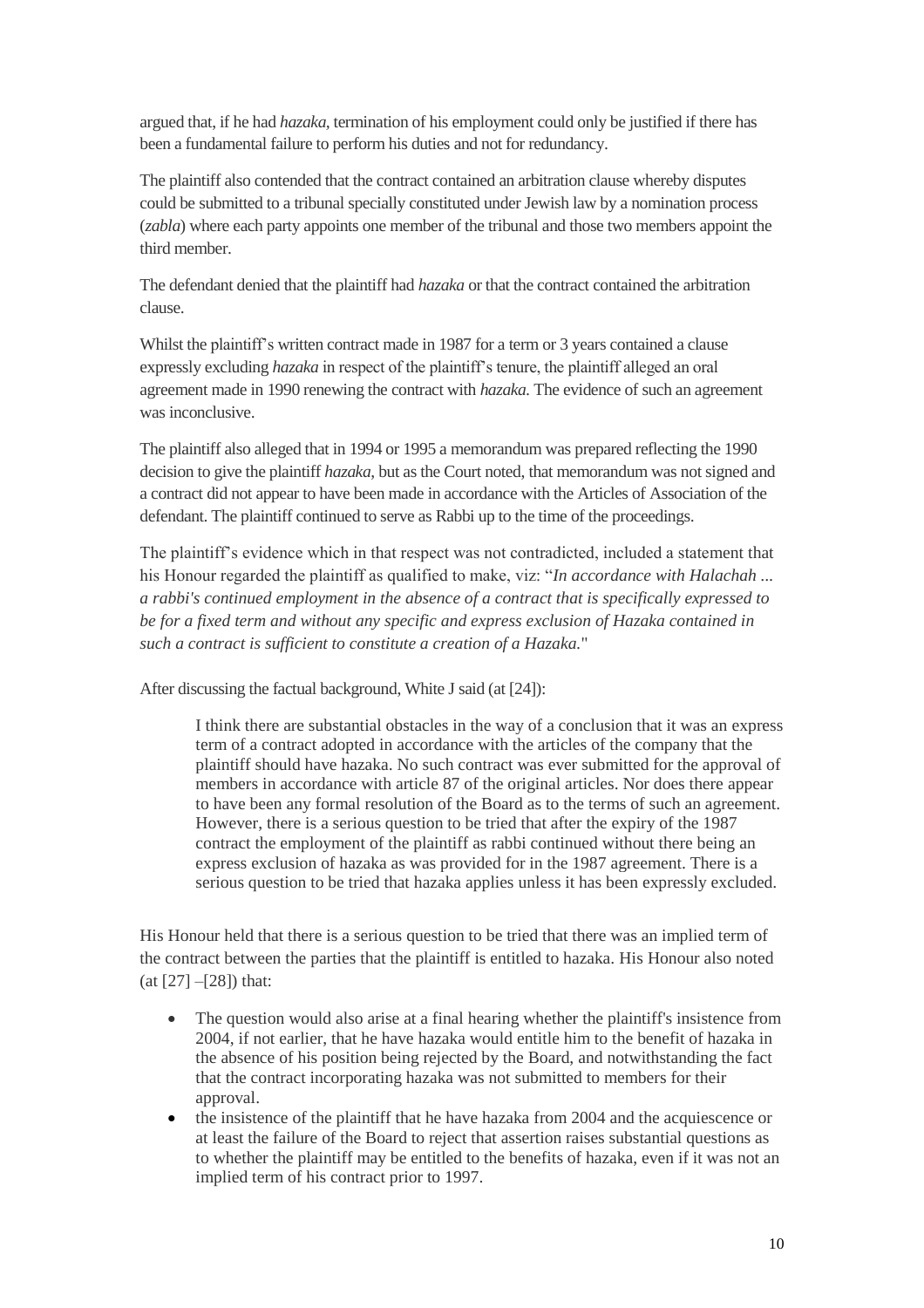As to the defendant's argument that whether or not the plaintiff had hazaka his contract of employment would not be specifically enforced and that Equity would not compel the parties to adhere to a relationship involving the provision of personal services, or compel adherence to a relationship of trust or confidence, his Honour considered whether that question should be determined by a Din Torah, noting that the defendant had accepted that if it is required to submit to a Din Torah under Jewish law, it will do so.

In that respect the plaintiff's evidence which was not contradicted, was that whether or not there is a contractual submission to arbitration or other determination under Jewish law, the defendant is required to submit its dispute to a court under Jewish law.

His Honour accepted (at [33]), that if the question were to be determined in a civil court there is a serious question to be tried that the plaintiff at a final hearing, if he makes good his claim to *hazaka*, would be entitled to an order for specific performance., noting that one of the exceptions to the principle that the courts will not enforce contracts for personal services is the case of ecclesiastical offices.

On the question of balance of convenience, his Honour noted the plaintiff's proffered undertaking to waive his entitlement to salary and benefits pending the final determination of a Din Torah, in response to the defendant's argument that on the balance of convenience interlocutory relief ought not be granted because of the defendant's financial position which would result in an administrator being appointed if the termination of the Rabbi's employment were enjoined, so that the defendant would not trade whilst insolvent.

His Honour concluded (at [40]), that:

… the balance of convenience favours this dispute being determined by a Jewish tribunal in accordance with Jewish law. The evidence before me would not justify an order compelling such an arbitration, and that is not the relief sought in the present application. But in the light of the attitude expressed by both parties in the open offers which have been exchanged, I think it likely that if injunctive relief is granted the dispute will be referred to an appropriate Jewish tribunal for determination and I see no reason that that determination would not take place within a reasonably prompt time.

The decision in *Gutnick* is to be seen not as the final determination of the Court, but as the determination of serious questions to be tried, based in part on propositions of Jewish law which essentially were not contradicted and their potential implication into the contract between parties bound by and committed to uphold Jewish law.

#### *In the matter of South Head & District Synagogue (Sydney) (Administrators appointed)*

The *Gutnick* matter was followed in *In the matter of South Head & District Synagogue (Sydney) (Administrators appointed)* [2017] NSWSC 823 (22 June 2017), where an employer Synagogue (company), unlike in *Gutnick*, had appointed an Administrator who had terminated the Rabbi on the grounds of redundancy. The administrator then approached the Court for declarations as to whether the Rabbi's employment could be terminated other than by decision of a Din Torah in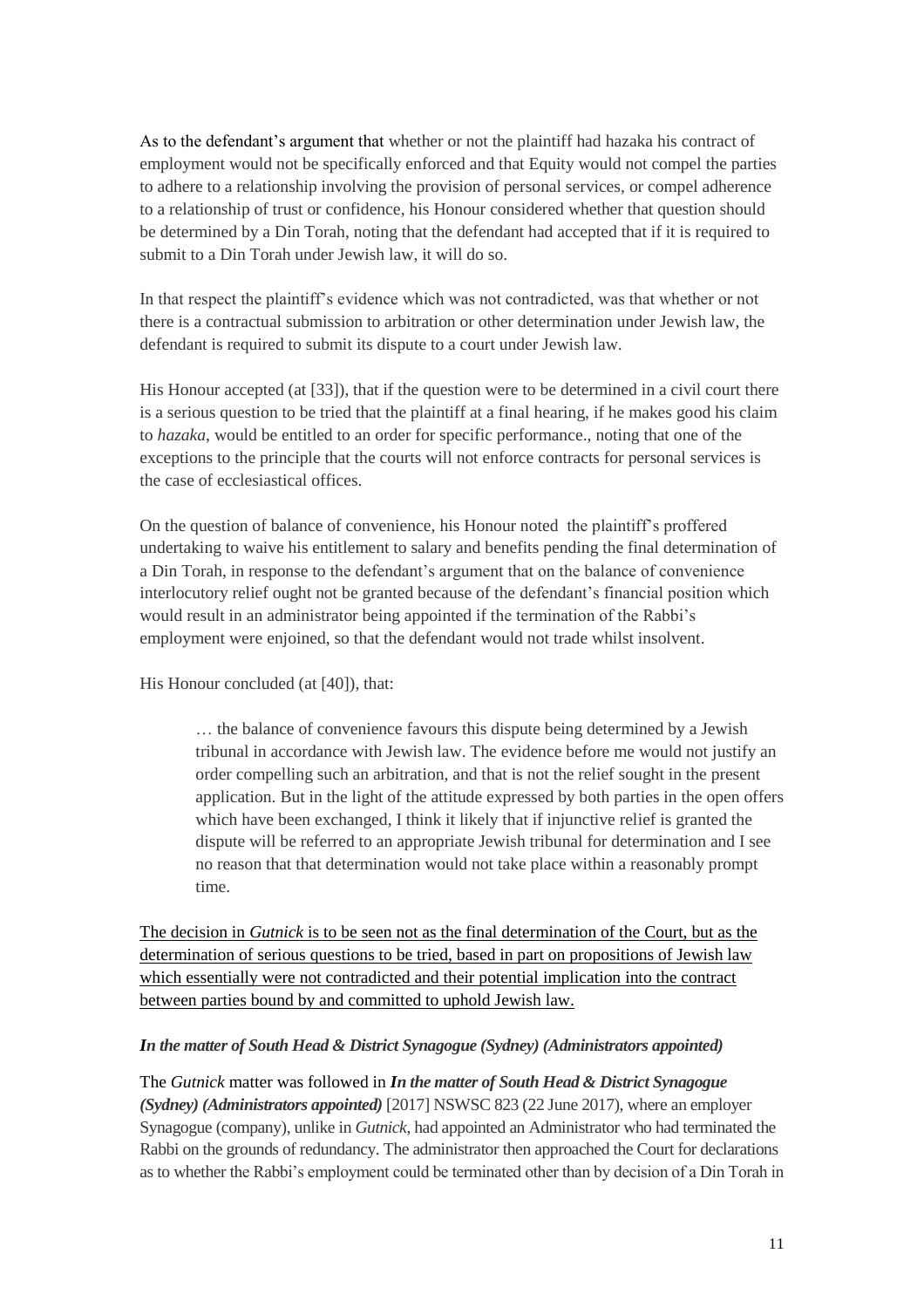accordance with Jewish law and the Rabbi filed a cross summons seeking declarations and an injunction.

The Rabbi had commenced employment with the Synagogue in 1985 and his most recent (1999) contract contained the following relevant terms:

2. The relationship between the Rabbi and the congregation shall be defined in accordance with Halacha.

9. Any irreconcilable disputes between Rabbi and congregation shall be decided according to Halacha. The Dayanim are to be decided by the Chief Rabbinate of Israel or by mutual agreement between the Rabbi and the Board of Management.

The issues for determination by the Court were:

…

- 1. were the administrators entitled to terminate the Rabbi's employment other than pursuant to an adjudgment by a Din Torah in accordance with orthodox Jewish law that it was justified on a ground recognised by the usages, customs, practices and traditions of Judaism? If not, the dismissal was wrongful;
- 2. if the dismissal was wrongful, then, the Rabbi having elected to affirm the contract, should the court grant injunctive relief restraining the administrators from giving effect to the purported dismissal, or leave the Rabbi to his remedy in damages for wrongful dismissal?

The evidence before the Court included that of a Rabbinic expert (which was unchallenged and uncontradicted), that

- "Halacha" denotes orthodox Jewish law and jurisprudence, constituting a divine or divinely inspired 'code of law that regulates every facet of human life, including laws that regulate relations between mankind', obedience to which 'in every aspect of life is an inviolable religious
- it includes 'laws that regulate the legal relationship between a Rabbi and a Synagogue', one of which provides that any dispute between a synagogue and its Rabbi, unless resolved by agreement, must be adjudicated before a Beth Din (which is a court of Jewish law).
- Another aspect, compendiously known as 'Hazakah', is that a Rabbi who has been appointed by a congregation, however constituted, has life tenure, in that he is entitled to be and remain employed in the position, with all its rights, privileges and benefits, for the rest of his life, and cannot have his appointment terminated, except by agreement, or pursuant to a decision of a properly constituted Din Torah (that is, a hearing or adjudication of a dispute conducted in accordance with Halacha by persons who, by agreement or standing, are qualified to determine the dispute as a Beth Din) in accordance with Halacha that the termination of the Rabbi's appointment is justified on a ground recognised in Halacha, the only such grounds relating to fundamental failure by the Rabbi to perform his Rabbinical duties. Redundancy is not such a ground.

The concept of *Hazakah* had been considered in the decision of the London Beth Din in *Rabbi Gutnick v Bondi Mizrachi Synagogue* (following the *Gutnick* decision discussed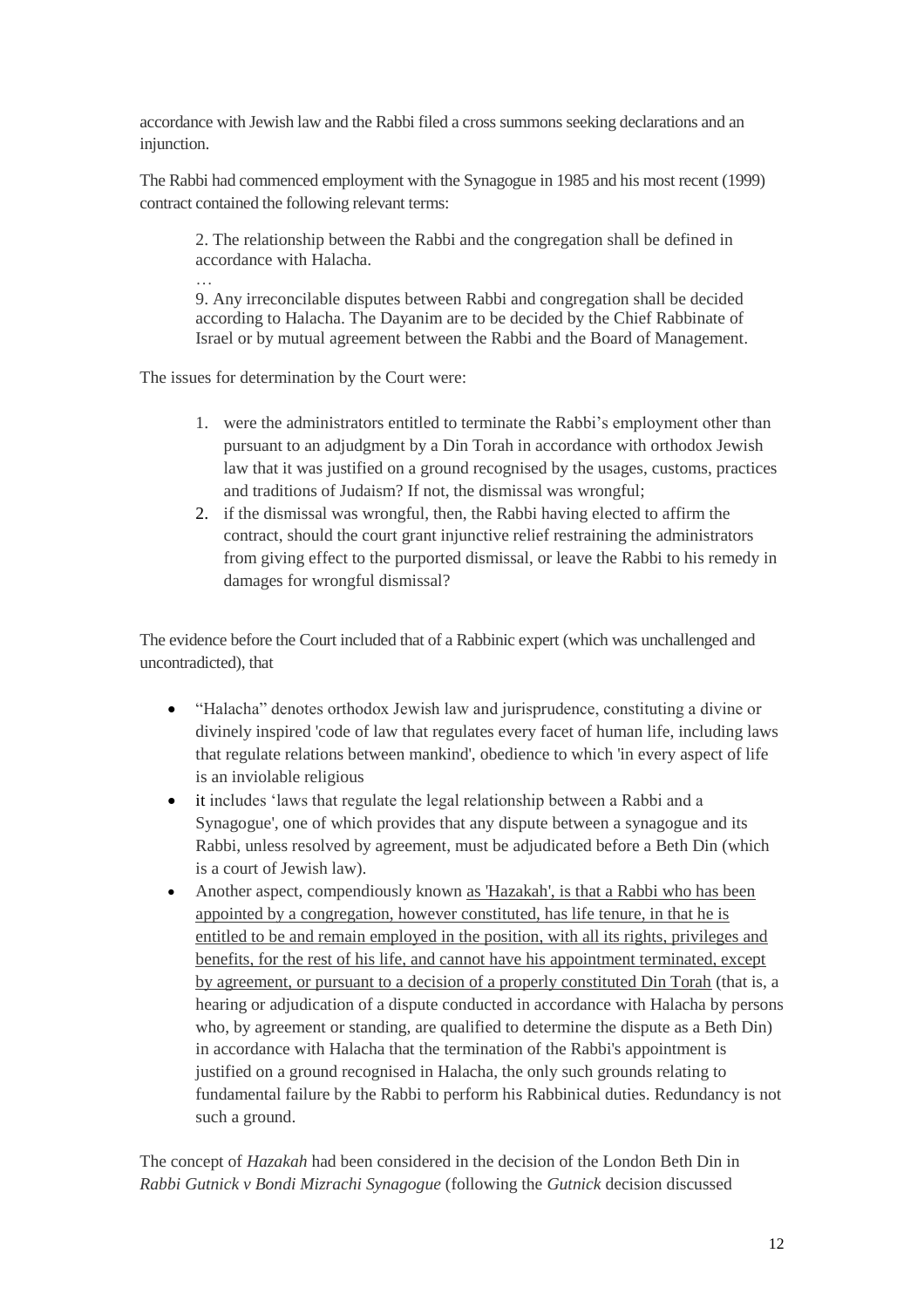above).However, this decision was not adverted to, or indeed brought to the attention of the Court, in outlining the concept of *Hazakah*. The London Beth Din decision is of significance because it articulated *Hazakah* in a more qualified manner and with limitations. In particular, the Court of the Chief Rabbi said as follows on this point:

At this point, we would like briefly to address the question of chazaka. Chazaka in the context of the employment of a communal rabbi, is the Halachic (Jewish legal) principle that a rabbi who has been appointed by a community should not have his employment with the community terminated save in exceptional circumstances such as misconduct or inability to fulfil the terms of his contract. The law of chazaka imposes a prohibition on the communal managers, preventing them from dismissing the rabbi. It is to be distinguished from an obligation to employ and remunerate the rabbi indefinitely. Thus, for example, if a synagogue was unable to afford to pay for a rabbi but the rabbi was prepared to continue to serve the community without drawing a salary then the law of chazaka would prevent the synagogue from dismissing the rabbi but would not impose upon the synagogue, the duty to remunerate the rabbi in those specific circumstances …

In the present matter, the Court noted that the objects of the company gave primacy to the practice and advancement of Orthodox Judaism and included:

(a) To establish and conduct a congregation and synagogue wherein will be practised the customs and observances of Orthodox Judaism…

(c) To promote and disseminate the doctrines and beliefs of Orthodox Judaism…

(f) To bring about and encourage the development of synagogue life according to Orthodox Judaism.

The significance of the expert evidence and the company's objects as his Honour noted (at [25]) was that "Halacha is co-extensive with the customs, observances, doctrines and beliefs of Orthodox Judaism that are referred to in the company's objects".

His Honour noted (at [27]) that:

It is inconceivable – in the light of the objects of the company, the purpose and terms of the contract, and the evidence that Halacha regulates *inter alia* the legal relationship between a Rabbi and a synagogue and that obedience to it is an inviolable religious obligation – that the parties to the contract did not intend that Hazakah (life tenure) be a term of the contract. Clause 2 was intended to provide that the legal relationship between the congregation – the legal emanation of which was the company – and the Rabbi, would be defined by that subset of Halacha that regulates the legal relationship between a Rabbi and a synagogue. The circumstances in which the Rabbi's employment can be terminated are an aspect of "the relationship between the Rabbi and the congregation" in clause 2.

Having regard to the proposition that parties to a contract governed by Australian law can incorporate into the contract, as terms of the contract, provisions of another system of law, including Jewish law, in the circumstances his Honour had "no difficulty in relying on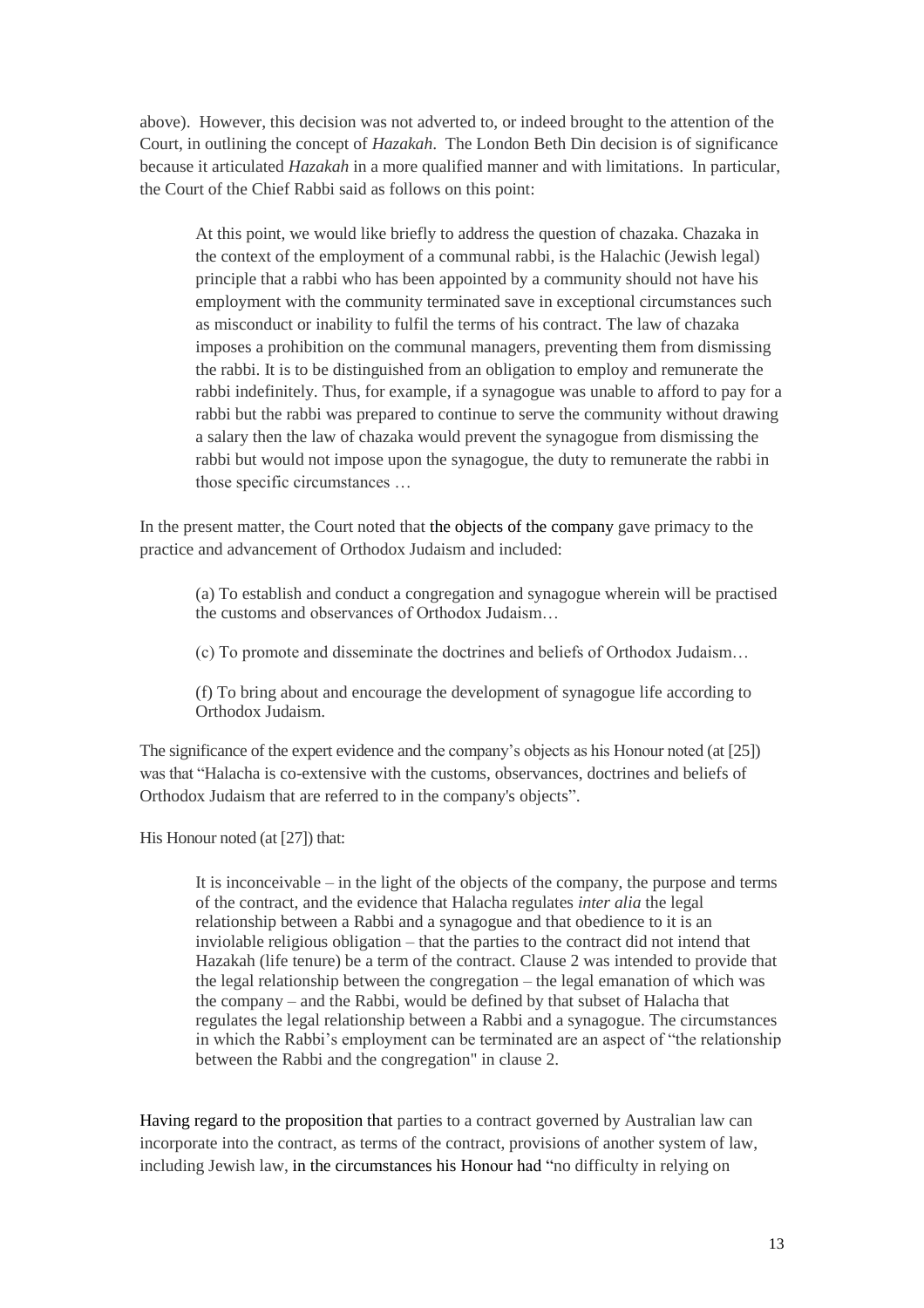orthodox Jewish law as part of the contractual framework, and its content, at least for relevant purposes, is not controversial, unclear or uncertain" [(at 32]).

His Honour found alternatively (at [33]), that if not incorporated, then "Hazakah" is an implied term of the contract. The implication arises from the express terms (including clause 2 and clause 9), from the absence of any other provision as to duration, and from custom. Had the officious bystander observed, when the contract was being made, that it contained no provision about duration, he or she would have been testily suppressed with an "of course, the Rabbi has Hazakah, as an aspect of Halacha". It needs to be borne in mind that any other arrangement would have been antithetical to the Orthodox Jewish life to which the company, the Rabbi and the congregation all subscribed.

It followed in his Honour's view that the Rabbi's employment was for life, unless a properly constituted Din Torah has first determined in accordance with Halacha that the termination of his appointment was justified on a ground recognised in Halacha, involving a fundamental non-performance of his rabbinical duties. It is uncontroversial that this has not happened. It follows that his "termination" by the letter of 27 April 2017 was an unlawful dismissal.

In the result his Honour held (at [45]) that:

"The Rabbi's contract includes Hazakah, by implication if not by incorporation. The status of voluntary administration under Part 5.3A has no special significance for the company's contractual obligations, and the company was not entitled to terminate the Rabbi's employment, for redundancy or otherwise, in the absence of a finding of a Din Torah that there were grounds for termination. The purported termination was therefore a wrongful dismissal. The Rabbi has not accepted the repudiation, and the contract remains on foot. The infringement of his procedural right to a Din Torah, coupled with the nature of his employment in an ecclesiastical office, and the absence of issues of personal trust and confidence or any necessity for continual supervision by the court, means that absent the question of insolvency, this would be an appropriate case for injunctive relief. The circumstances of insolvency, short of liquidation, do not justify withholding the specific relief which would otherwise be granted.

Subject to the above comment about the articulation by the London Beth Din (which was not put before the Court), the decision in the *South Head and District Synagogue* case, like *Gutnick,* was based on propositions of Jewish law which were not contradicted and their incorporation or implication into the contract between parties bound by and committed to uphold Jewish law.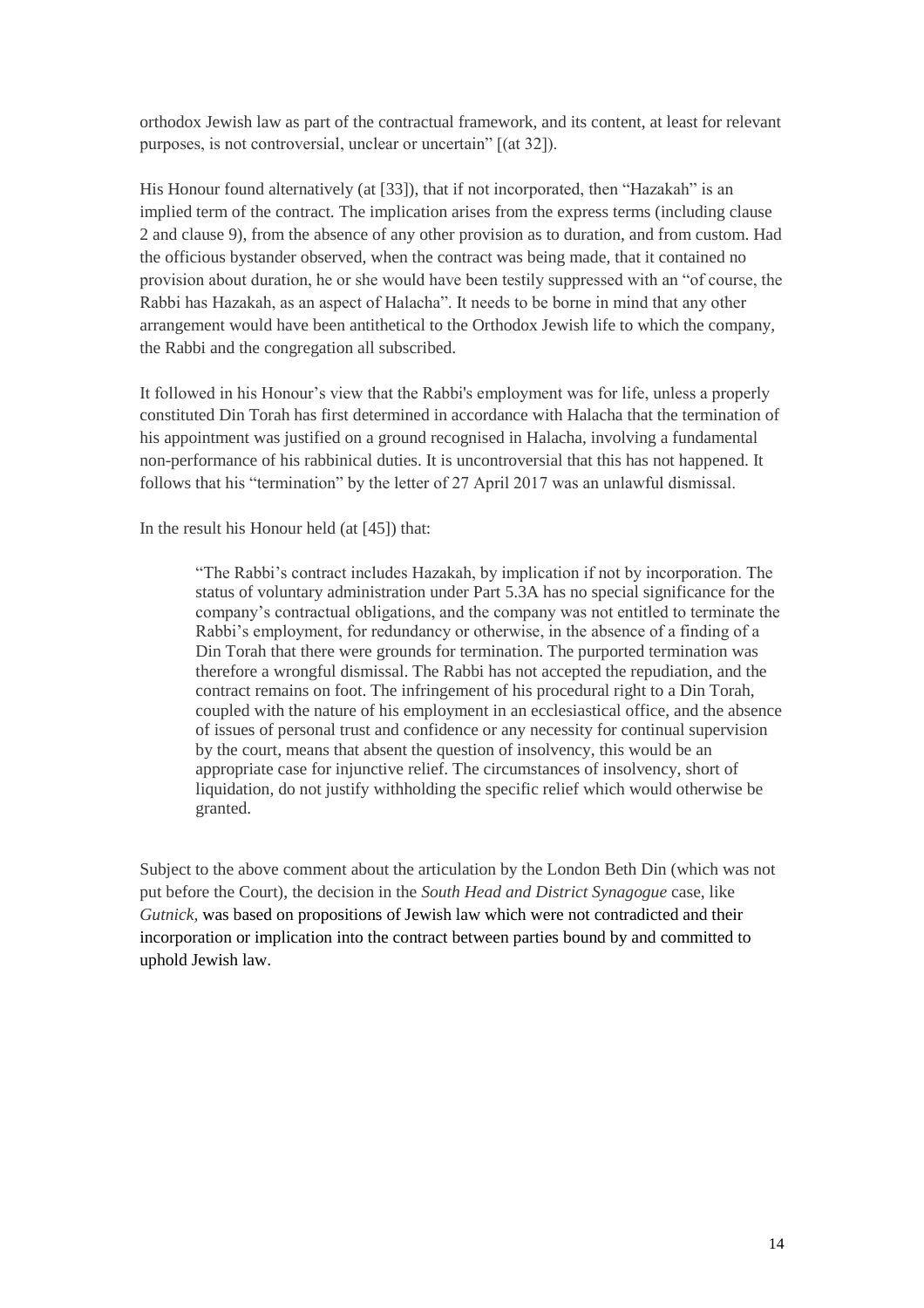# **Legal recognition of same-sex marriage and existing discrimination laws**

There has been a deal of discussion of late about religious freedom and the issue of same sex marriage.

One of the concerns which has been raised in respect of the supposed conflict between legal recognition of same-sex marriage and religious freedom is that the enactment of law recognising same sex marriage may impinge on the ability of persons ascribing to religious beliefs to practice their religion vis-à-vis the acceptance of same sex marriage.

Examples which have been presented of situations which may give rise to conflict include the refusal by religious ministers to undertake religious ceremonies and religious organisations whose work might intersect with same sex marriage in various ways, for instance, religious schools teaching on the subject of marriage in terms of their traditional precepts and otherwise refusing to countenance the acceptability of same sex marriage.

Those who raise the above examples note that Australia does not have any bill of rights which broadly enshrines freedom of religion and religious practices. In this regard, section 116 of the Constitution, which states that "the Commonwealth shall not make any law for establishing any religion, or for imposing any religious observance, or for prohibiting the free exercise of any religion, and no religious test shall be required as a qualification for any office or public trust under the Commonwealth", is argued to be limited in terms of providing any protections.

With the above issue in mind, it is worth noting the existing provisions of the discrimination laws which provide some protection.

# **Commonwealth Legislation**

The *Sex Discrimination Act 1984* (Cth) makes it unlawful to discriminate against another person by reason inter alia, of that other person's sex, sexual orientation, gender identity, intersex status, marital or relationship status.

Section 37 provides an exemption from Division 1 (discrimination in work) or Division 2 (discrimination in other areas) in respect of:

- (a) the ordination or appointment of priests, ministers of religion or members of any religious order;
- (b) the training or education of persons seeking ordination or appointment as priests, ministers of religion or members of a religious order;
- (c) the selection or appointment of persons to perform duties or functions for the purposes of or in connection with, or otherwise to participate in, any religious observance or practice; and
- (d) or any other act or practice of a body established for religious purposes, being an act or practice that conforms to the doctrines, tenets or beliefs of that religion or is necessary to avoid injury to the religious susceptibilities of adherents of that religion.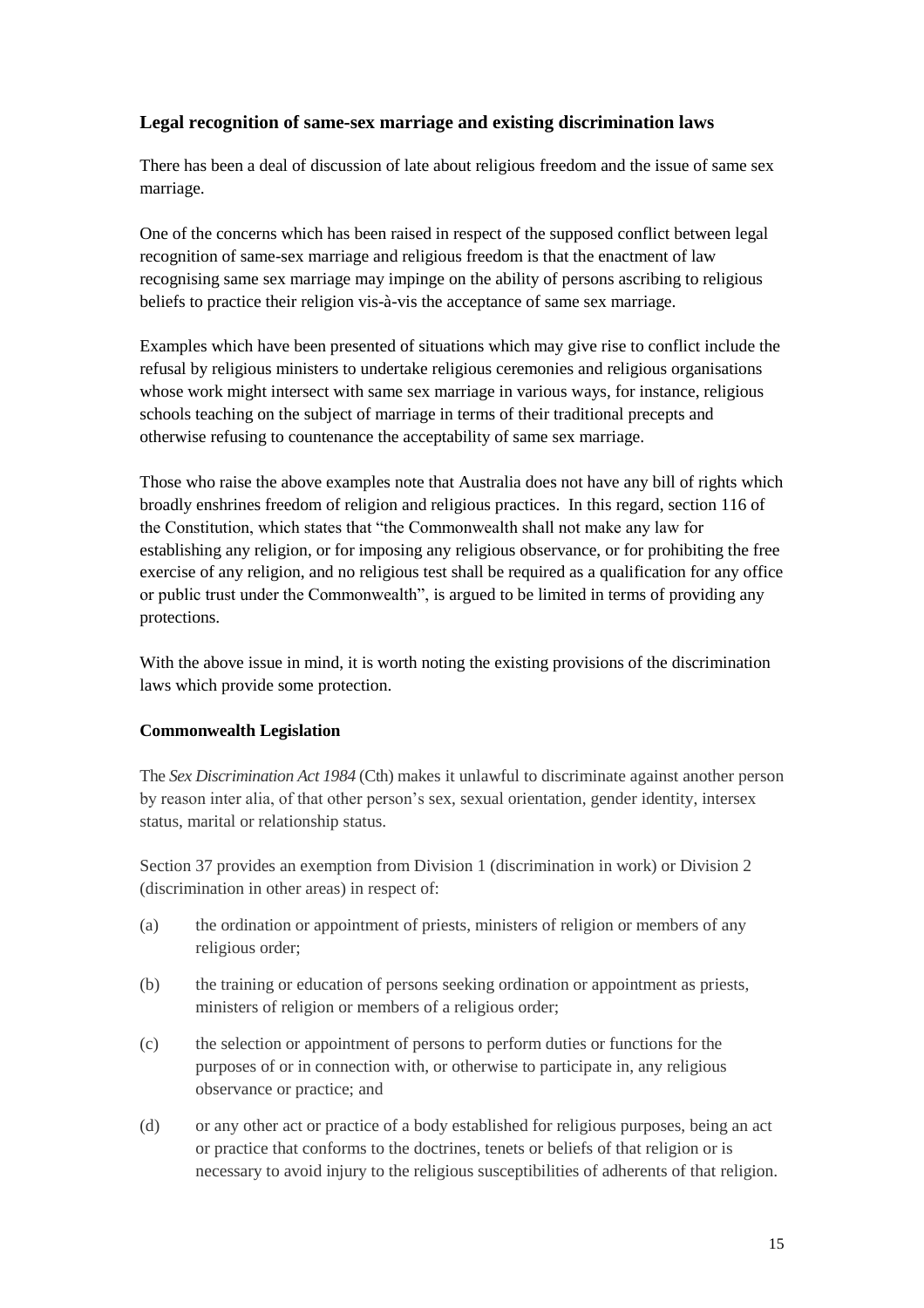Section 38 provides that it is not unlawful for a person:

- (a) offering employment or engagement; or
- (b) dismissing from employment or engagement; or
- (c) for an educational authority

to discriminate against another person on the ground of the other person's sex, sexual orientation, gender identity, marital or relationship status or pregnancy in connection with employment as a member of the staff of an educational institution that is conducted in accordance with the doctrines, tenets, beliefs or teachings of a particular religion or creed, if the first-mentioned person so discriminates in good faith in order to avoid injury to the religious susceptibilities of adherents of that religion or creed.

In contrast to the above, the *Racial Discrimination Act 1975* (Cth) provides no protections on religious as opposed to racial grounds

## **State Legislation**

The current State discrimination laws vary from State to State. In respect of the New South Wales legislation, namely the *Anti-Discrimination Act 1977*, discrimination on the basis of race, nationality, descent and ethnic, ethno-religious or national origin, sex, marital or domestic status, disability, homosexuality, age, transgender status, and carer responsibilities is prohibited.

As to the exemptions, s56 states:

# **56 Religious bodies**

Nothing in this Act affects:

(a) the ordination or appointment of priests, ministers of religion or members of any religious order,

(b) the training or education of persons seeking ordination or appointment as priests, ministers of religion or members of a religious order,

(c) the appointment of any other person in any capacity by a body established to propagate religion, or

(d) any other act or practice of a body established to propagate religion that conforms to the doctrines of that religion or is necessary to avoid injury to the religious susceptibilities of the adherents of that religion.

Although "body" is not a defined term, arguably organisations directly connected with a religious institution fall within the scope of 56(d).

On its terms, s56 would currently enable ministers of religion to refuse undertake religious ceremonies for same-sex marriages.

In relation to schools, there is a broad exemption in respect of discrimination on the ground of homosexuality in respect of private educational authorities. In this regard, s49ZO provides:

# **49ZO Education**

(1) It is unlawful for an educational authority to discriminate against a person on the ground of homosexuality: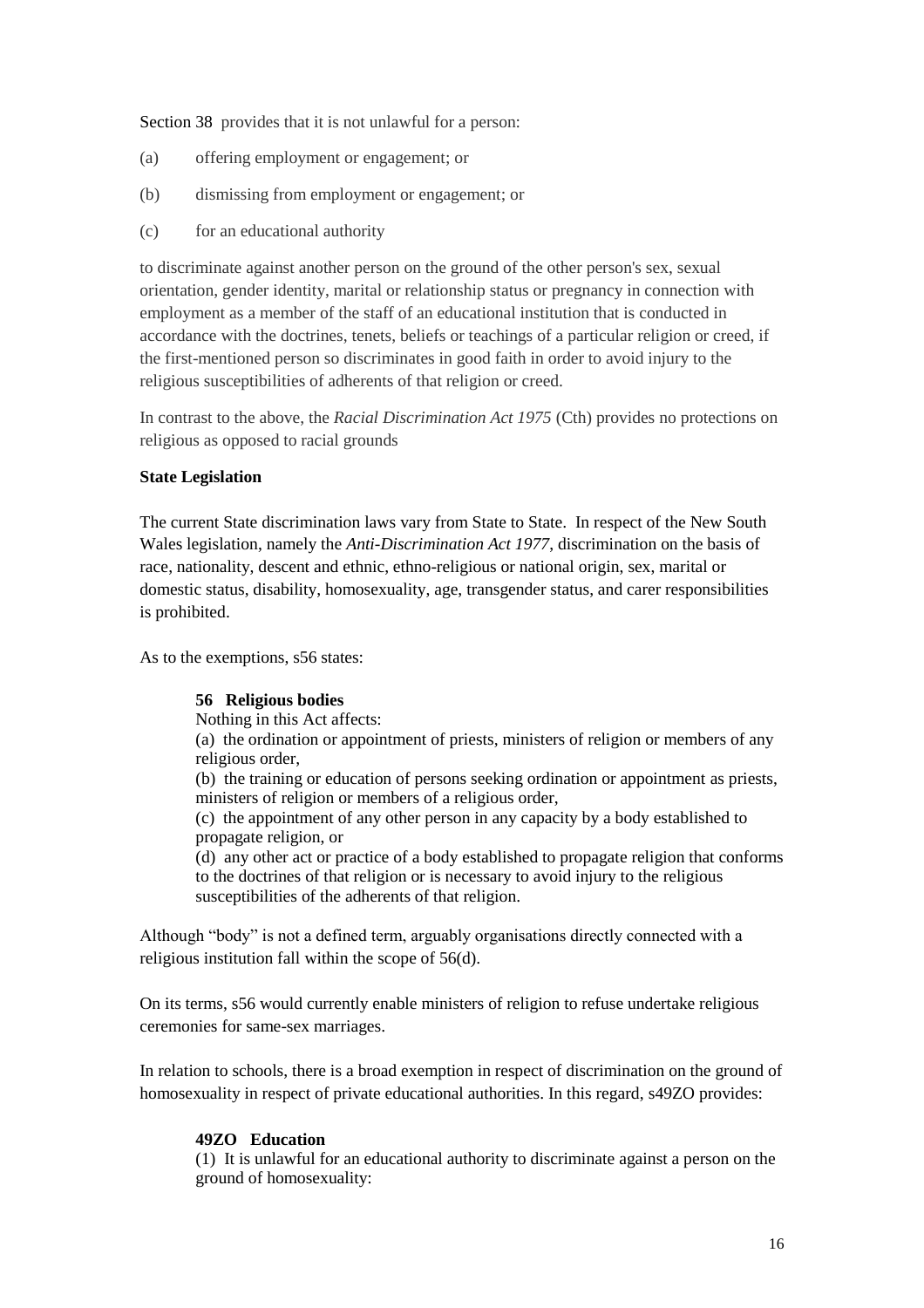(a) by refusing or failing to accept the person's application for admission as a student, or

(b) in the terms on which it is prepared to admit the person as a student.

(2) It is unlawful for an educational authority to discriminate against a student on the ground of homosexuality:

(a) by denying the student access, or limiting the student's access, to any benefit provided by the educational authority, or

(b) by expelling the student or subjecting the student to any other detriment.

(3) Nothing in this section applies to or in respect of a private educational authority.

(Our emphasis.)

The Victorian discrimination laws go further in terms of providing definitions and protections. The following provisions of the *Equal Opportunity Act 2010* are worthy of note

#### **81 Definition of religious body**

For the purposes of sections 82 and 83, "religious body" means—

(a) a body established for a religious purpose; or

(b) an entity that establishes, or directs, controls or administers, an educational or other charitable entity that is intended to be, and is, conducted in accordance with religious doctrines, beliefs or principles.

#### **82 Religious bodies**

(1) Nothing in Part 4 applies to—

the ordination or appointment of priests, ministers of religion or members of a religious order; or

(b) the training or education of people seeking ordination or appointment as priests, ministers of religion or members of a religious order; or

(c) the selection or appointment of people to perform functions in relation to, or otherwise participate in, any religious observance or practice.

(2) Nothing in Part 4 applies to anything done on the basis of a person's [religious](http://www.austlii.edu.au/cgi-bin/viewdoc/au/legis/vic/consol_act/eoa2010250/s4.html#religious_belief_or_activity)  [belief or activity,](http://www.austlii.edu.au/cgi-bin/viewdoc/au/legis/vic/consol_act/eoa2010250/s4.html#religious_belief_or_activity) sex, sexual orientation, lawful sexual activity, marital status, parental status or [gender identity](http://www.austlii.edu.au/cgi-bin/viewdoc/au/legis/vic/consol_act/eoa2010250/s4.html#gender_identity) by a religious body that—

(a) conforms with the doctrines, beliefs or principles of the religion; or

(b) is reasonably necessary to avoid injury to the religious sensitivities of adherents of the religion.

#### **83 Religious schools**

(1) This section applies to a person or body, including a religious body, that establishes, directs, controls, administers or is an educational institution that is, or is to be, conducted in accordance with religious doctrines, beliefs or principles.